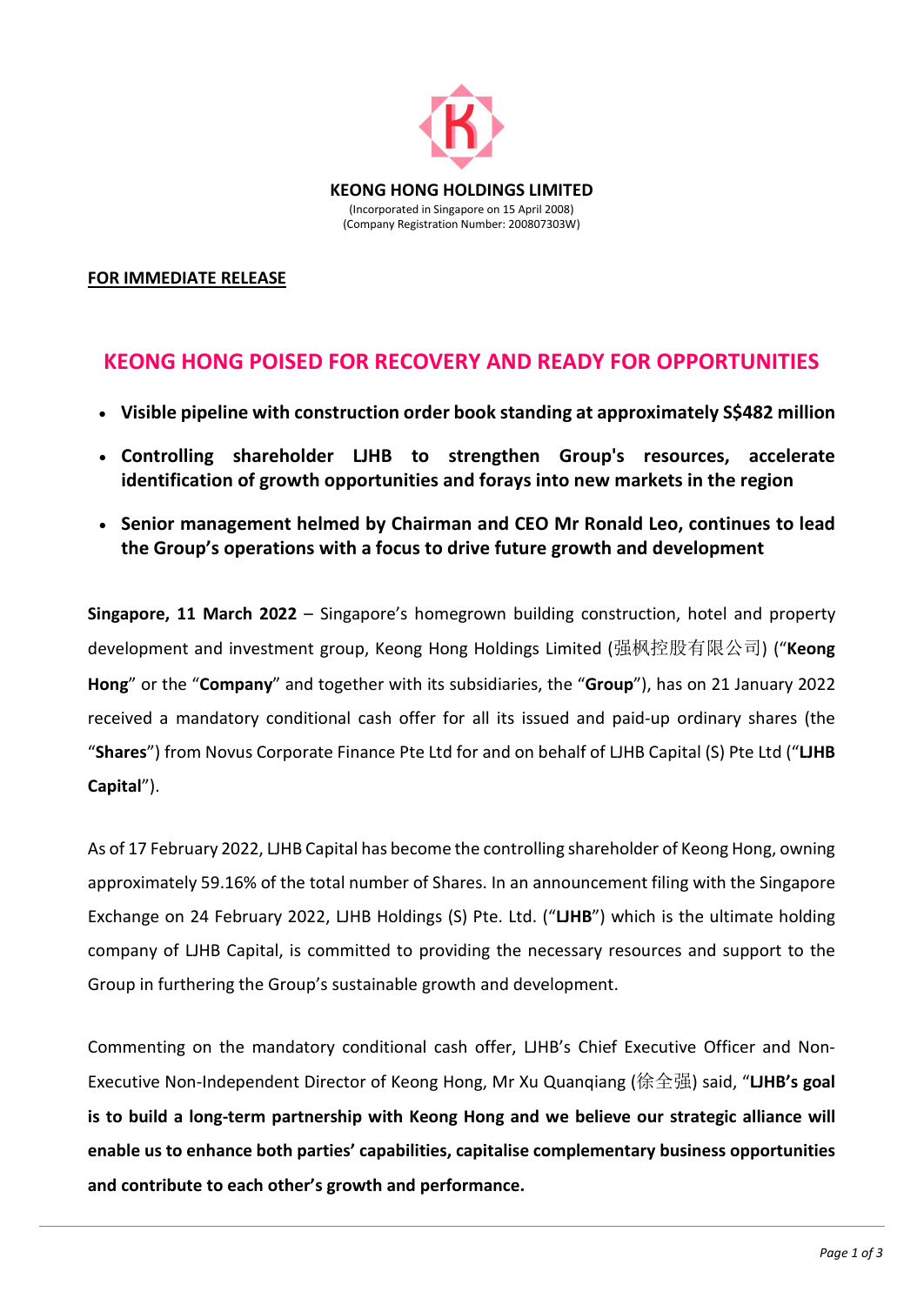

**"Despite the unprecedented challenges of the past two years brought about by the COVID-19 pandemic, Keong Hong continues to maintain a strong order book, a testament to the Group's resilience with its ability to adapt, innovate and transform. We are confident that under the continuing leadership of Mr Ronald Leo and his team, and with the guidance of the Board of Directors, the Group is well-positioned to ride out the turbulence and emerge stronger."**

Mr Ronald Leo (梁定平), Chairman and Chief Executive Officer of Keong Hong added, "**LJHB has been our substantial shareholder since December 2020, and they have strengthened our Group with additional resources to enhance our operation and to facilitate the identification of new growth opportunities and markets. In the next few years, I will continue to work closely with LJHB in mapping our longer term corporate and growth strategies and to drive our business, together with our senior management, to create more value for our stakeholders.**

**"The Russia-Ukraine war, alongside rising energy prices and inflation are expected to dampen consumption and economic growth and bring about new challenges. Although it is business as usual in the markets we operate in, it is critical that the Group stay vigilant and be resilient and agile. Our key focus in the year remains unchanged as we continue to exercise financial prudence, manage costs, increase productivity and ensure smooth execution of our construction projects. Coming from a position of strength which we have built over the years, coupled with the support of LJHB, we have reasons to believe Keong Hong is well-poised for recovery in tandem with the gradual economic turnaround and to leverage new growth opportunities in the future."**

*– End –*

## **About LJHB Capital (S) Pte Ltd (Company Registration No.: 202125750R)**

LJHB Capital ("LJHB Capital") is a wholly-owned subsidiary of Forevertrust International (S) Pte. Ltd., which in turn is a wholly-owned subsidiary of LJHB Holdings (S) Pte. Ltd. ("LJHB"). The ultimate holding company of LJHB Capital is LJHB and the principal activity of the Company is that of an investment holding company. Ms Liu Haiyan is the ultimate beneficial owner of LJHB Capital as she owned 100% in LJHB and Continental Hope Group ("CHG") based in Chengdu.